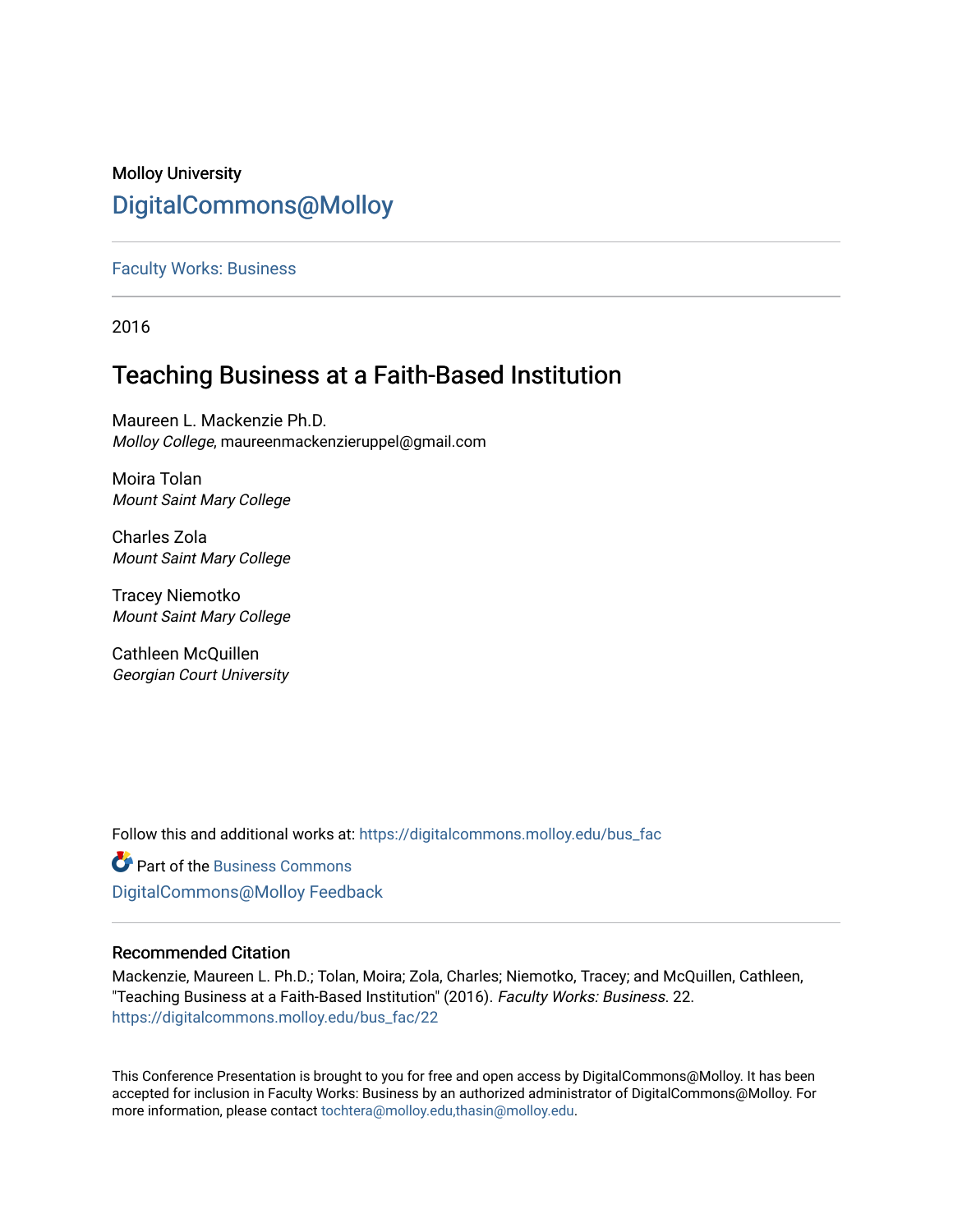# **Teaching Business at a Faith-Based Institution**

*Moira Tolan Tracey Niemotko Maureen L. Mackenzie*

School of Business School of Business Division of Business Mount Saint Mary College Mount Saint Mary College Molloy College 330 Powell Avenue 330 Powell Avenue 100 Hempstead Ave. (845) 569-3288 (845) 569-3125 (516) 323-3092 *Moira.Tolan@msmc.edu Tracey.Niemotko@msmc.edu MMackenzie@molloy.edu*

Catholic and Dominican Institute Georgian Court University Mount Saint Mary College 900 Lakewood Avenue 330 Powell Avenue Lakewood, NJ USA 08701 Newburgh, NY USA 12550 (732) 987-2623<br>
(845) 569-3288 (845) cmcauillen@gee *Charles.Zola@msmc.edu*

### *ABSTRACT*

This panel presentation will focus upon best practices for teaching business in a way that works to fulfill organizational missions at faith-based institutions. The five panelists work in diverse capacities at their faith-based colleges and universities and will expound upon the challenges they face from varied social, cultural, political and institutional forces.

## **Keywords**

Management education, business ethics, faith-based education

# **1 INTRODUCTION**

In order to be successful from a business perspective, faithbased schools must highlight their heritages and missions in ways that are visible and profound. This often forms the main distinction between these schools and their competitors. Because there is so much need for ethical clarity by business leaders, it is an ideal time for educators at faith-based schools to provide the type of education that can develop managers in a way that is transformative.

There is much confusion about what the proper role of educators at faith-based colleges is and how the business departments can best fulfill their missions in the service of students while enhancing their schools' reputations. The presenters recognize that their institutions must be appreciative and accepting of students from all faith backgrounds and yet, remain true to the vision of their founders. All of the presenters are from schools that are Catholic, with varied traditions based upon their founding order or group. In the panel discussion these presenters will focus upon some of the best practices that business departments may employ so that they can continue to thrive in the competitive contemporary environment.

Newburgh, NY USA 12550 Newburgh, NY USA 12550 Rockville Centre, NY USA 11571-5002<br>
(845) 569-3288 (845) 569-3125 (516) 323-3092

## *Charles Zola Cathleen McQuillen*

(845) 569-3288 *cmcquillen@georgian.edu*

## **2 RELATIONSHIP OF BUSINESS INSTRUCTION TO ORGANIZATIONALMISSION**

"Human beings, in Aristotle's opinion, initially learned virtues through education, that is, through instruction and command. The more they practiced these virtues, the more they would come to see them as the right things to do and so would become habitual." (Mannion, 2013; p.144)

Many faith-based institutions of higher education have the development of virtues as their key distinguishing element related to their missions and "the most successful institutions are aware of this and prosper because and not in spite of their attention to ethical implications of the curriculum, both at the micro level (e.g., the lecture and seminar rooms) and the macro level (i.e., institutional and higher education in general)." (Mannion, 2013, p.144). Despite these benefits, business departments have faced challenges in integrating their curriculum into that of the broader college and finding ways to integrate values formation with the technical training that they deliver.

A recent survey conducted by the Association of American Colleges and University (AAUP) found that more than 9 in 10 business and community leaders stress the importance of college graduates demonstrating ethical judgment and integrity, intercultural skills, and the capacity for continued new learning. These skills are exactly those that the faithbased schools were established to develop and refine.

Rev. Thomas McKenna of St. John's University in New York, when discussing the goals of a business education at his Vincentian school, noted that it should be "value added." This, to him, meant that it would contain "a certain cluster of values added to the pedagogical mix, values that have to do with honest dealings, personal genuineness and sensitivity to the interests of those on society's underside. Particularly, there should be a strong inculcation of respect for the inherent worth of all people, especially those on the margins. He continued by adding that the mark of a Vincentian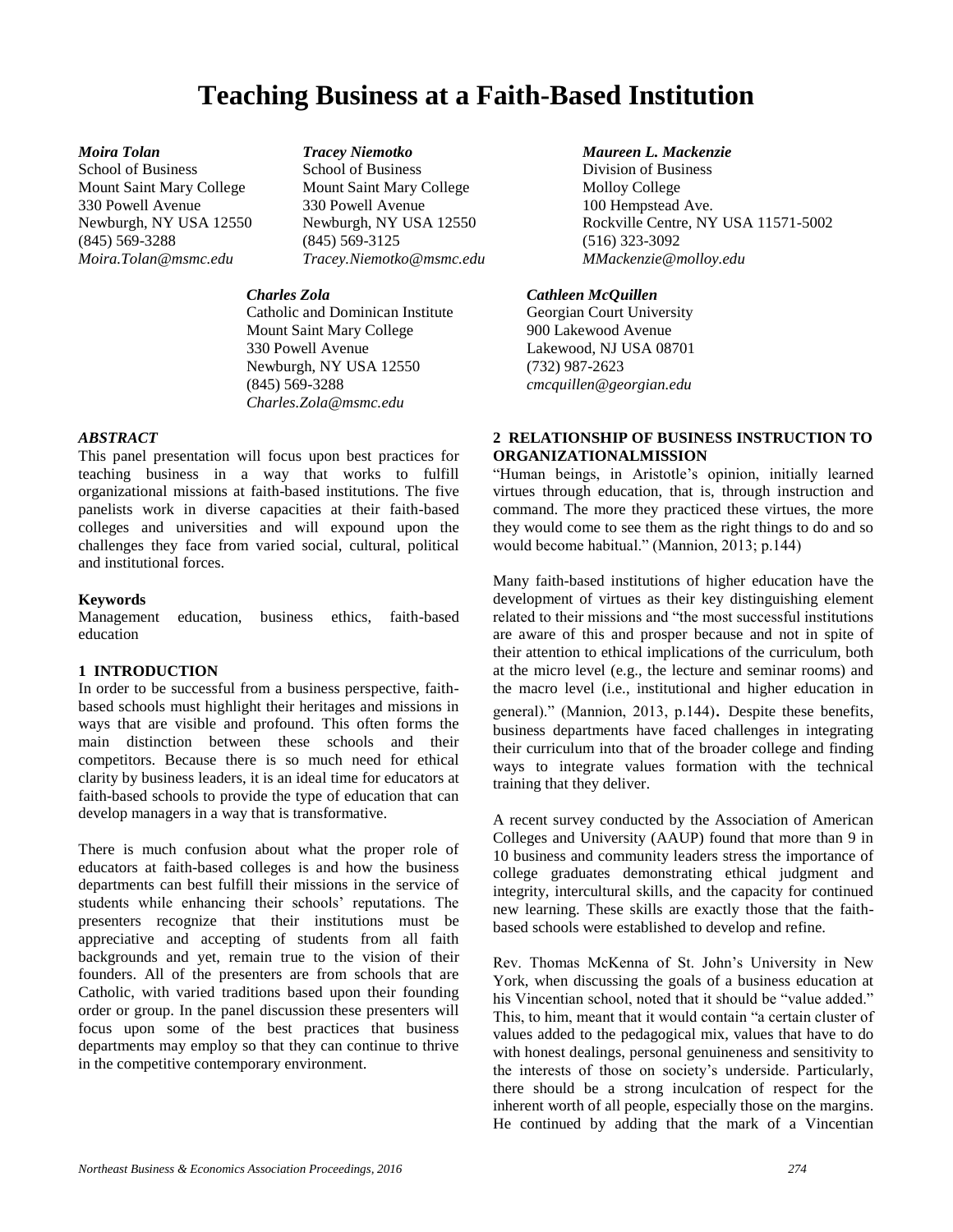education should be the "heightened sensitivity to the inalienable worth of humans."

Clark (2001) described Catholic social thought or Catholic social teaching as "the application of Christian ethics to contemporary social issues." The goal of this type of education to prepare students for making decisions in the business world that reflect a concern for humanity and that use Catholic teachings to guide. In a later work, Clark (2004) argued that "although most business schools in the United States have mission statements that commit them to the promotion of 'values' or a 'value-centered education,' the grounding of such values is left up in the air." Faith and reason, according to Clark, should never be separated, especially in schools of business.

#### **3 NEEDS OF BUSINESS EMPLOYERS**

Faith-based business schools can be invaluable to employers. Tolan, in 2007, discussed the trend of businesses to seek out ethical hires when she wrote that "recent ethical breaches in prominent American corporations have increased the scrutiny of corporate practices in our society, putting even greater pressure on human resource managers to hire those individuals who practice sound business ethics."

The linkage between having a moral value system and applying it in your business decisions is clear. Nichols (2010) discovered in his research that Christian business owners whose religious faith was of high importance to them employed their faith when making decisions that stand to have significant impact on their business. Moreover, his study found that for the Christian business owner whose faith is of high importance, the practices that are laid out in scripture and representative of that faith translate over to his business life. The study's results indicate that there was not a compartmentalization between religious beliefs and day-today work life.

Catholic universities can differentiate themselves from other schools by establishing a values-based, interdisciplinary ethical framework that will enable its students to better analyze and challenge the world in which they live (O'Connell, 1998). This makes them a valuable resource to corporate employers.

#### **4 DIFFICULTIES**

Faculty members and administrators in a business department at the faith-based institutions are often unfamiliar with the teachings of the founding order of the college or university and may be hesitant to interpret these tenets to the students in their charge.

Kidwell & Kidwell (2006) concluded that a majority of faculty at Catholic institutions are unfamiliar with Catholic social teaching (CST). Their study found that faculty with a connection to Roman Catholicism, however, are more likely to be familiar with and to use recent business-related interpretations of CST. This would indicate that faculty who do not participate in the religious traditions of the institution

*Northeast Business & Economics Association Proceedings, 2016 275*

that they work for need a greater exposure to the teachings of the founders.

### **5 STRATEGIES FOR EFFECTIVE MANAGEMENT TRAINING IN THIS PARADIGM**

In an effort to have students of business management practice virtues and develop holistically so that they may be moved "from self-distrust to self-esteem, from anxiety to peace, from emptiness and alienation to joyful hope, from the slavery of value-less judgments to the assimilation of fearless value-filled judgments (McCormick in O'Connell, 1998), there are several effective strategies that an institution might employ.

#### **Selection**

Hiring practices should be examined so that prospective instructors possess not only the technical skills necessary to teach their academic subject matter but an inclination to fortify the college's religious goals and objectives. Advertisements for prospective employees should emphasize the skills and abilities needed for the position along with information about upholding the college's mission.

A notation such as the following on the solicitation for candidates would make it clear to prospects that the institution is serious about their faith-based goals.

"The ideal candidate would be familiar with and willing to actively support the mission of XXXXXX, which provides a liberal arts education in the XXXXXX and XXXXXX intellectual tradition."

#### **Orientation**

Business departments should reinforce college-wide efforts to educate about the heritage and mission of the school's founders or the school's founding religious group. All students, faculty members (part-time and full-time), clerical staff and office administrators from business departments should be required to learn about the college founders and their goals. These orienting sessions might include heritage tours, panel presentations, and speaker series.

In addition to orienting new faculty and departmental employees to the mission of the institution, continual reorientation can help to refresh all employees of the institutional heritage and goals.

#### **Reinforcement of the College Mission**

Efforts should be made by the business departments to continually reinforce the missions of their institutions. Each syllabus, for example, might be required to document the mission statement as a standard procedure. Instructors should be encouraged to incorporate visible elements of the school's heritage into their coursework.

Business departments may develop their own mission statements within the framework of the overall college mission. These can serve to distinguish their schools from other private and public institutions that may be perceived as having very similar activities (Epstein, 1998).